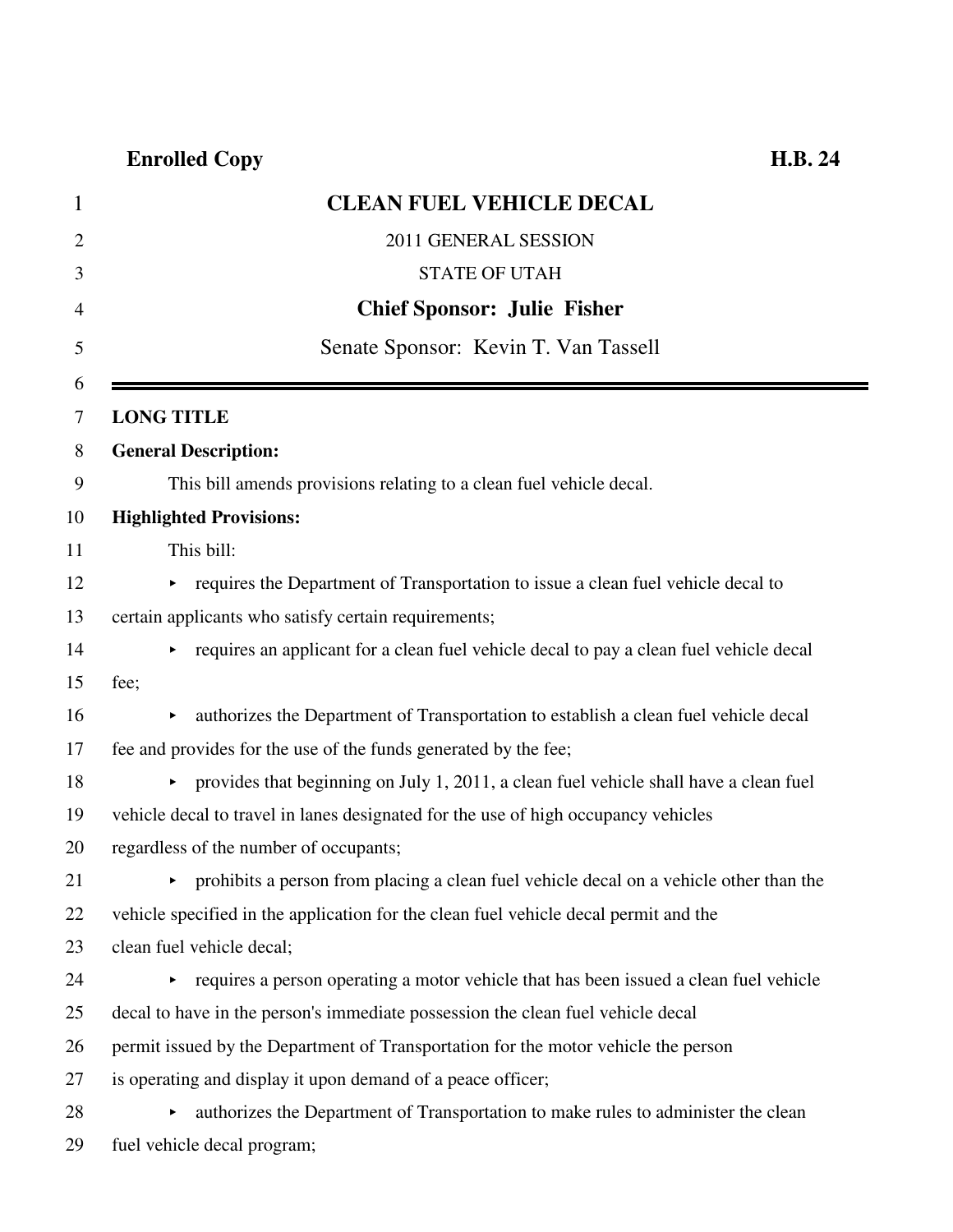| 30 | provides that beginning on July 1, 2011, the Motor Vehicle Division may not issue a<br>×.    |
|----|----------------------------------------------------------------------------------------------|
| 31 | unique vehicle type license plate for a vehicle powered by clean fuel; and                   |
| 32 | makes technical changes.<br>Þ.                                                               |
| 33 | <b>Money Appropriated in this Bill:</b>                                                      |
| 34 | None                                                                                         |
| 35 | <b>Other Special Clauses:</b>                                                                |
| 36 | None                                                                                         |
| 37 | <b>Utah Code Sections Affected:</b>                                                          |
| 38 | <b>AMENDS:</b>                                                                               |
| 39 | 41-1a-418, as last amended by Laws of Utah 2010, Chapters 139, 166, and 369                  |
| 40 | 41-6a-702, as last amended by Laws of Utah 2010, Chapter 81                                  |
| 41 | <b>ENACTS:</b>                                                                               |
| 42 | 72-6-121, Utah Code Annotated 1953                                                           |
| 43 |                                                                                              |
| 44 | Be it enacted by the Legislature of the state of Utah:                                       |
| 45 | Section 1. Section 41-1a-418 is amended to read:                                             |
| 46 | 41-1a-418. Authorized special group license plates.                                          |
| 47 | (1) The division shall only issue special group license plates in accordance with this       |
| 48 |                                                                                              |
|    | section through Section 41-1a-422 to a person who is specified under this section within the |
| 49 | categories listed as follows:                                                                |
| 50 | (a) disability special group license plates issued in accordance with Section 41-1a-420;     |
| 51 | (b) honor special group license plates, as in a war hero, which plates are issued for a:     |
| 52 | (i) survivor of the Japanese attack on Pearl Harbor;                                         |
| 53 | (ii) former prisoner of war;                                                                 |
| 54 | (iii) recipient of a Purple Heart;                                                           |
| 55 | (iv) disabled veteran; or                                                                    |
| 56 | (v) recipient of a gold star award issued by the United States Secretary of Defense;         |
| 57 | (c) unique vehicle type special group license plates, as for historical, collectors value,   |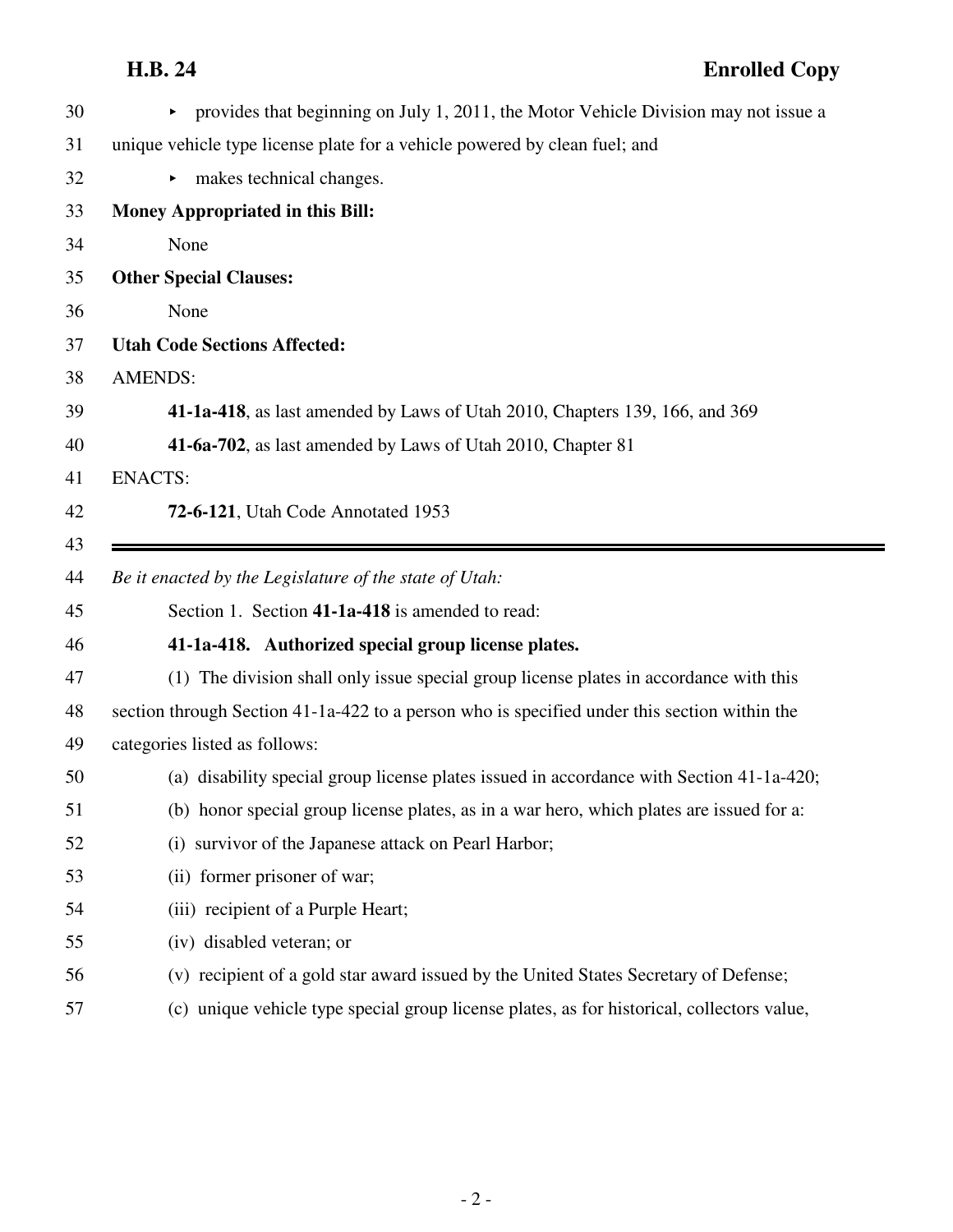| 58 | or other unique vehicle type, which plates are issued for:                                     |
|----|------------------------------------------------------------------------------------------------|
| 59 | (i) a special interest vehicle;                                                                |
| 60 | (ii) a vintage vehicle;                                                                        |
| 61 | (iii) a farm truck; or                                                                         |
| 62 | (iv) (A) until Subsection $(1)(c)(iv)(B)$ or $(4)$ applies, a vehicle powered by clean fuel as |
| 63 | defined in Section 59-13-102; or                                                               |
| 64 | (B) beginning on the effective date of rules made by the Department of Transportation          |
| 65 | authorized under Subsection 41-6a-702(5)(b) and until Subsection (4) applies, a vehicle        |
| 66 | powered by clean fuel that meets the standards established by the Department of Transportation |
| 67 | in rules authorized under Subsection $41-6a-702(5)(b)$ ;                                       |
| 68 | (d) recognition special group license plates, as in a public official or an emergency          |
| 69 | service giver, which plates are issued for a:                                                  |
| 70 | (i) current member of the Legislature;                                                         |
| 71 | (ii) current member of the United States Congress;                                             |
| 72 | (iii) current member of the National Guard;                                                    |
| 73 | (iv) licensed amateur radio operator;                                                          |
| 74 | (v) currently employed, volunteer, or retired firefighter until June 30, 2009;                 |
| 75 | (vi) emergency medical technician;                                                             |
| 76 | (vii) current member of a search and rescue team; or                                           |
| 77 | (viii) current honorary consulate designated by the United States Department of State;         |
| 78 | and                                                                                            |
| 79 | (e) support special group license plates, as for a contributor to an institution or cause,     |
| 80 | which plates are issued for a contributor to:                                                  |
| 81 | (i) an institution's scholastic scholarship fund;                                              |
| 82 | (ii) the Division of Wildlife Resources;                                                       |
| 83 | (iii) the Department of Veterans' Affairs;                                                     |
| 84 | (iv) the Division of Parks and Recreation;                                                     |
|    |                                                                                                |

85 (v) the Department of Agriculture and Food;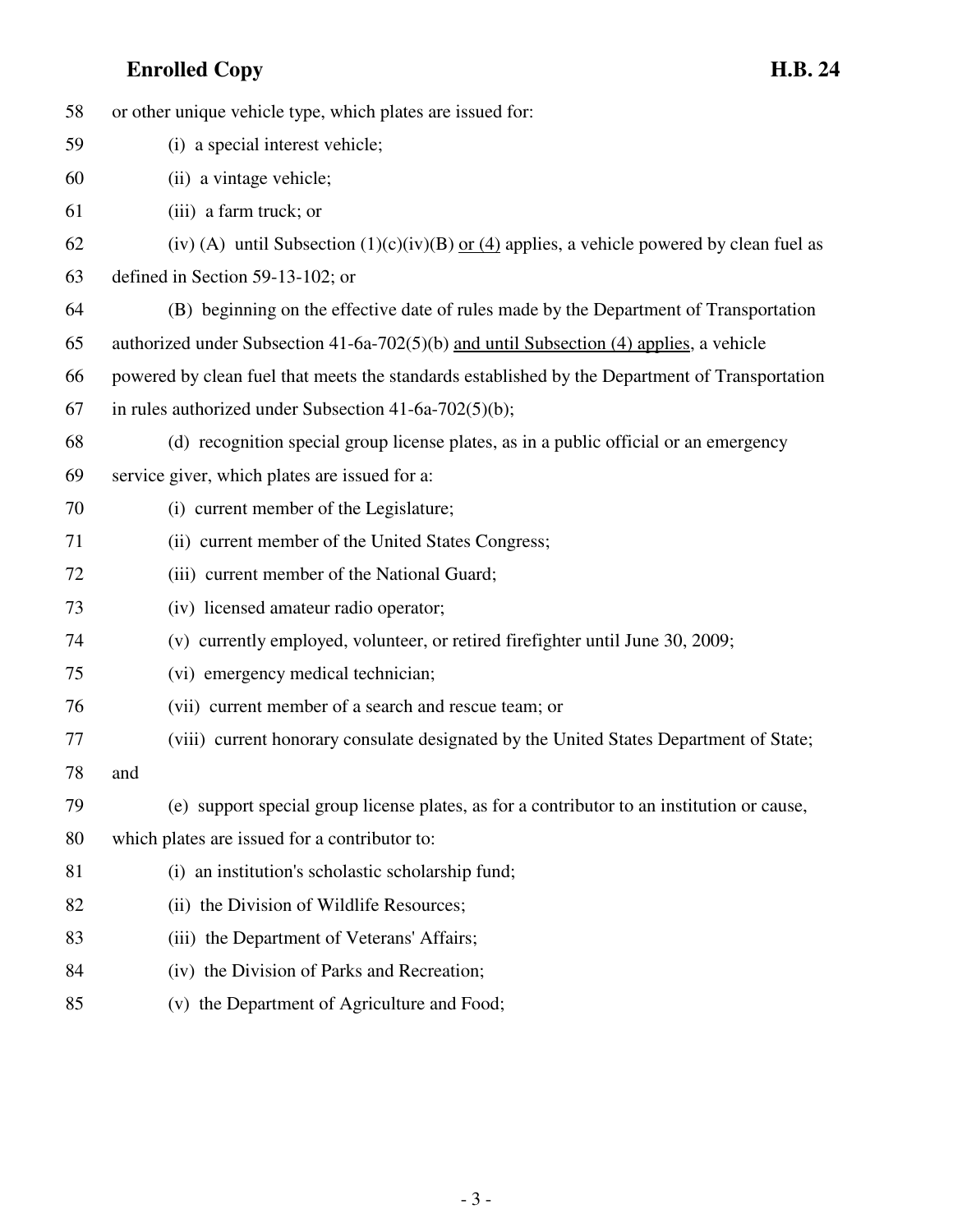| 86  | (vi) the Guardian Ad Litem Services Account and the Children's Museum of Utah;                |
|-----|-----------------------------------------------------------------------------------------------|
| 87  | (vii) the Boy Scouts of America;                                                              |
| 88  | (viii) spay and neuter programs through No More Homeless Pets in Utah;                        |
| 89  | (ix) the Boys and Girls Clubs of America;                                                     |
| 90  | (x) Utah public education;                                                                    |
| 91  | (xi) programs that provide support to organizations that create affordable housing for        |
| 92  | those in severe need through the Division of Real Estate;                                     |
| 93  | (xii) the Department of Public Safety;                                                        |
| 94  | (xiii) programs that support Zion National Park;                                              |
| 95  | (xiv) beginning on July 1, 2009, programs that provide support to firefighter                 |
| 96  | organizations;                                                                                |
| 97  | (xv) programs that promote bicycle operation and safety awareness;                            |
| 98  | (xvi) programs that conduct or support cancer research;                                       |
| 99  | (xvii) programs that create or support autism awareness; or                                   |
| 100 | (xviii) programs that create or support humanitarian service and educational and              |
| 101 | cultural exchanges.                                                                           |
| 102 | (2) (a) Beginning January 1, 2003, the division may not issue a new type of special           |
| 103 | group license plate unless the division receives:                                             |
| 104 | (i) a start-up fee established under Section 63J-1-504 for production and administrative      |
| 105 | costs for providing the new special group license plates; or                                  |
| 106 | (ii) a legislative appropriation for the start-up fee provided under Subsection $(2)(a)(i)$ . |
| 107 | (b) (i) Beginning on July 1, 2009, the division may not renew a motor vehicle                 |
| 108 | registration of a motor vehicle that has been issued a firefighter recognition special group  |
| 109 | license plate unless the applicant is a contributor as defined in Subsection                  |
| 110 | 41-1a-422(1)(a)(ii)(D) to the Firefighter Support Restricted Account.                         |
| 111 | (ii) A registered owner of a vehicle that has been issued a firefighter recognition           |
| 112 | special group license plate prior to July 1, 2009, upon renewal of the owner's motor vehicle  |
| 113 | registration shall:                                                                           |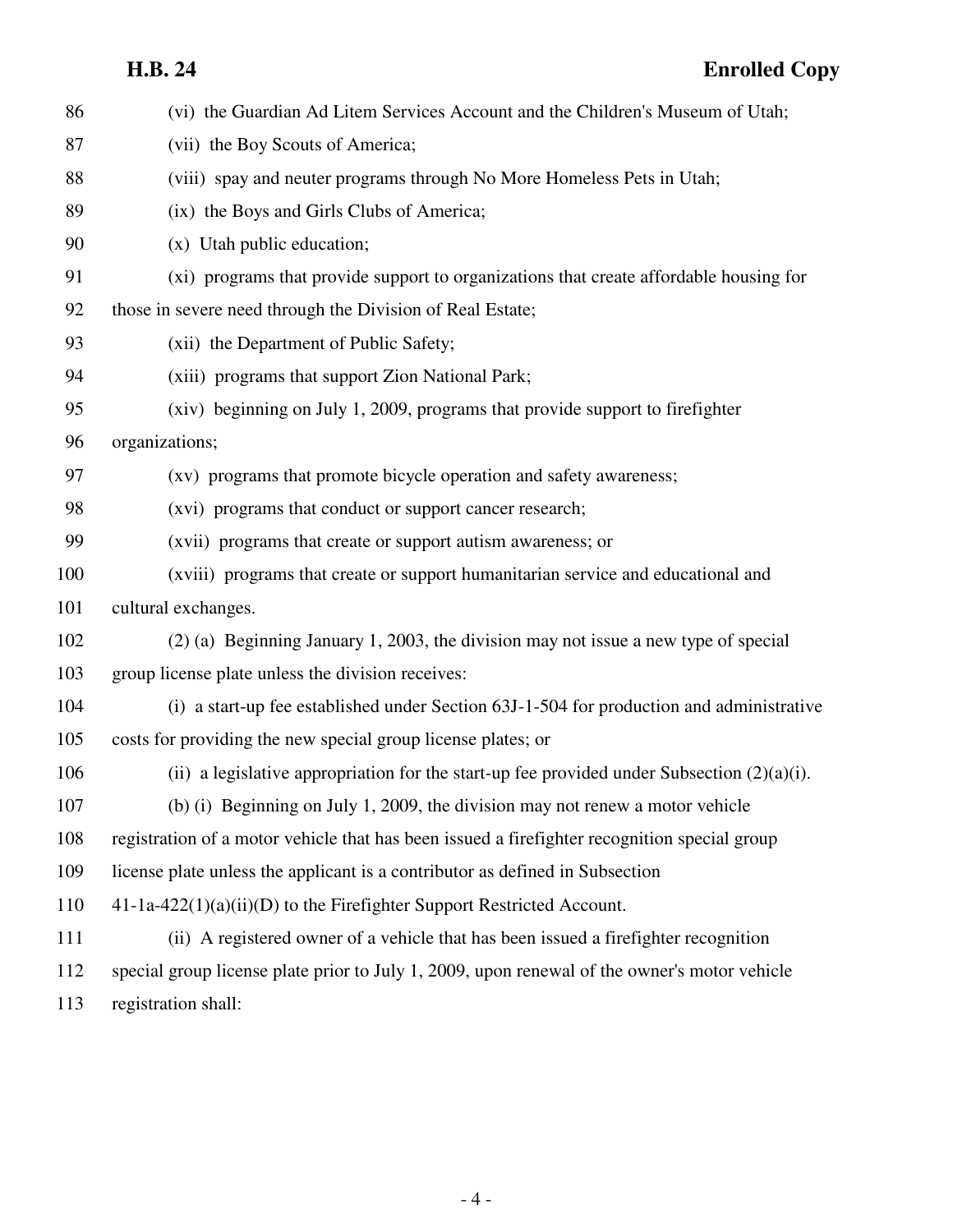| 114 | (A) be a contributor to the Firefighter Support Restricted Account as required under            |
|-----|-------------------------------------------------------------------------------------------------|
| 115 | Subsection $(2)(b)(i)$ ; or                                                                     |
| 116 | (B) replace the firefighter recognition special group license plate with a new license          |
| 117 | plate.                                                                                          |
| 118 | (3) (a) A sponsoring organization that qualifies for tax-exempt status under Internal           |
| 119 | Revenue Code Section $501(c)(3)$ may request the commission to authorize a new type of          |
| 120 | special group license plate for the sponsoring organization. The sponsoring organization shall: |
| 121 | (i) collect a minimum of 200 applications; and                                                  |
| 122 | (ii) pay a start-up fee established under Section 63J-1-504 for production and                  |
| 123 | administrative costs for providing the new type of special group license plates.                |
| 124 | (b) If the provisions of Subsection $(3)(a)$ are met, the commission shall approve the          |
| 125 | request and the division shall:                                                                 |
| 126 | (i) design a license plate in accordance with Section 41-1a-419; and                            |
| 127 | (ii) issue the new type of special group license plates.                                        |
| 128 | $(4)$ Beginning on July 1, 2011, the division may not issue a unique vehicle type license       |
| 129 | plate for a vehicle powered by clean fuel under Subsection $(1)(c)(iv)$ to an applicant.        |
| 130 | Section 2. Section 41-6a-702 is amended to read:                                                |
| 131 | 41-6a-702. Left lane restrictions -- Exceptions -- Other lane restrictions --                   |
| 132 | Penalties.                                                                                      |
| 133 | (1) As used in this section and Section 41-6a-704, "general purpose lane" means a               |
| 134 | highway lane open to vehicular traffic but does not include a designated:                       |
| 135 | (a) high occupancy vehicle (HOV) lane; or                                                       |
| 136 | (b) auxiliary lane that begins as a freeway on-ramp and ends as part of the next freeway        |
| 137 | off-ramp.                                                                                       |
| 138 | (2) On a freeway or section of a freeway which has three or more general purpose lanes          |
| 139 | in the same direction, a person may not operate a vehicle in the left most general purpose lane |
| 140 | if the person's:                                                                                |
|     |                                                                                                 |

- 
- 141 (a) vehicle is drawing a trailer or semitrailer regardless of size; or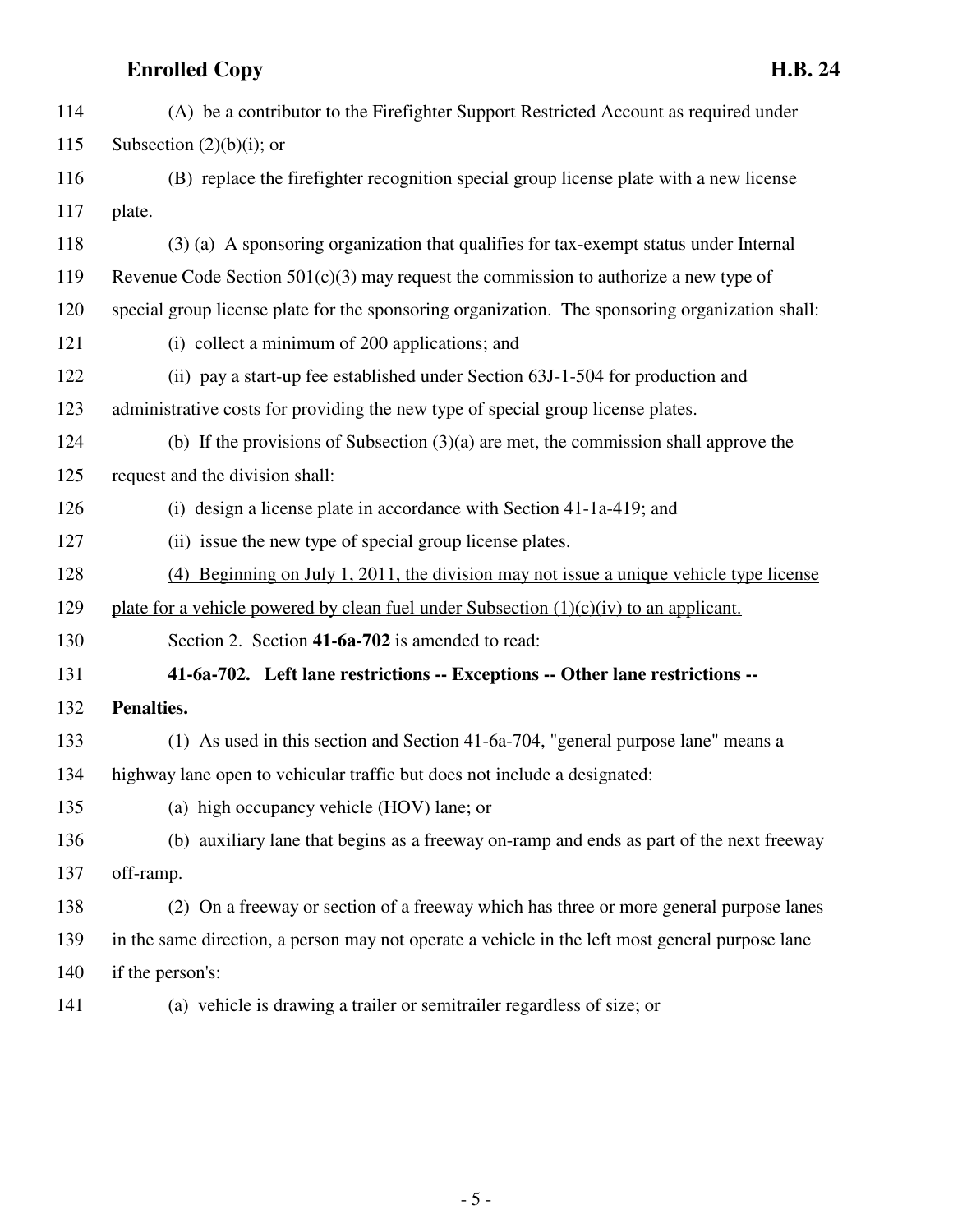| 142 | (b) vehicle or combination of vehicles has a gross vehicle weight of 12,001 or more                |
|-----|----------------------------------------------------------------------------------------------------|
| 143 | pounds.                                                                                            |
| 144 | (3) Subsection (2) does not apply to a person operating a vehicle who is:                          |
| 145 | (a) preparing to turn left or taking a different highway split or an exit on the left;             |
| 146 | (b) responding to emergency conditions;                                                            |
| 147 | (c) avoiding actual or potential traffic moving onto the highway from an acceleration or           |
| 148 | merging lane; or                                                                                   |
| 149 | (d) following direction signs that direct use of a designated lane.                                |
| 150 | (4) (a) A highway authority may designate a specific lane or lanes of travel for any type          |
| 151 | of vehicle on a highway or portion of a highway under its jurisdiction for the:                    |
| 152 | (i) safety of the public;                                                                          |
| 153 | (ii) efficient maintenance of a highway; or                                                        |
| 154 | (iii) use of high occupancy vehicles.                                                              |
| 155 | (b) The lane designation under Subsection $(4)(a)$ is effective when appropriate signs             |
| 156 | giving notice are erected on the highway or portion of the highway.                                |
| 157 | (c) If a highway authority establishes an HOV lane, the highway authority shall                    |
| 158 | annually report to the Transportation Interim Committee no later than November 30 of each          |
| 159 | year regarding:                                                                                    |
| 160 | (i) the types of vehicles that may access the lane;                                                |
| 161 | (ii) where, when, and how a vehicle may access the lane;                                           |
| 162 | (iii) how a tax, fee, or charge is assessed for a vehicle carrying less than the number of         |
| 163 | persons specified for the lane;                                                                    |
| 164 | (iv) the usage of the HOV lane as compared to the usage of the general purpose lanes               |
| 165 | along the same stretch of highway; and                                                             |
| 166 | (v) the compliance issues, safety risks, and impacts of the lane parameters described              |
| 167 | under Subsections $(4)(c)(i)$ , (ii), and (iii).                                                   |
| 168 | $(5)$ (a) $(i)$ Subject to Subsection (5)(b) and until June 30, 2011, the lane designation         |
| 169 | under Subsection $(4)(a)$ (iii) shall allow a vehicle with clean fuel special group license plates |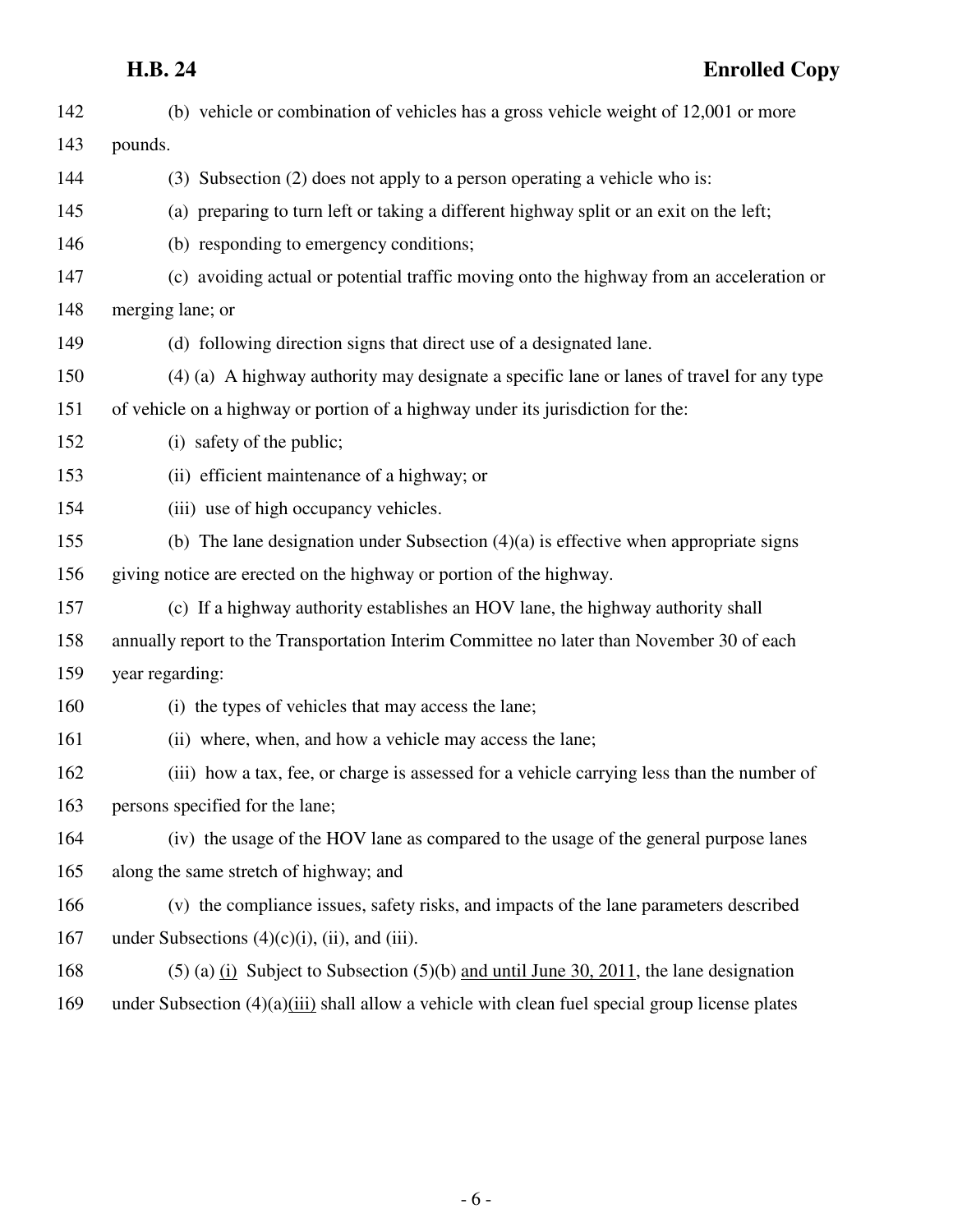| 170 | issued in accordance with Section 41-1a-418 to travel in lanes designated for the use of high    |
|-----|--------------------------------------------------------------------------------------------------|
| 171 | occupancy vehicles regardless of the number of occupants to the extent authorized or permitted   |
| 172 | by federal law or federal regulation.                                                            |
| 173 | (ii) Subject to Subsection $(5)(b)$ and beginning on July 1, 2011, the lane designation          |
| 174 | under Subsection $(4)(a)(iii)$ shall allow a vehicle with a clean fuel vehicle decal issued in   |
| 175 | accordance with Section 72-6-121 to travel in lanes designated for the use of high occupancy     |
| 176 | vehicles regardless of the number of occupants to the extent authorized or permitted by federal  |
| 177 | law or federal regulation.                                                                       |
| 178 | (b) In accordance with Title 63G, Chapter 3, Utah Administrative Rulemaking Act, the             |
| 179 | Department of Transportation may make rules to allow a vehicle with [clean fuel special group    |
| 180 | license plates issued in accordance with Section 41-1a-418] a clean fuel vehicle decal to travel |
| 181 | in lanes designated for the use of high occupancy vehicles regardless of the number of           |
| 182 | occupants to the extent authorized or permitted by federal law or federal regulation.            |
| 183 | $(6)$ A person who operates a vehicle in violation of Subsection $(2)$ or in violation of the    |
| 184 | restrictions made under Subsection (4) is guilty of a class C misdemeanor.                       |
| 185 | Section 3. Section 72-6-121 is enacted to read:                                                  |
| 186 | 72-6-121. Clean fuel vehicle decal.                                                              |
| 187 | (1) Beginning on July 1, 2011, and subject to the requirements of this section, the              |
| 188 | department shall issue a clean fuel vehicle decal permit and a clean fuel vehicle decal to an    |
| 189 | applicant if:                                                                                    |
| 190 | (a) the applicant is an owner of a vehicle powered by clean fuel that meets the                  |
| 191 | standards established by the department in rules authorized under Subsection $41-6a-702(5)(b)$ ; |
| 192 | and                                                                                              |
| 193 | (b) the applicant remits an application and all fees required under this section.                |
| 194 | (2) The department shall establish the clean fuel vehicle decal design in consultation           |
| 195 | with the Utah Highway Patrol.                                                                    |
| 196 | (3) (a) An applicant for a clean fuel vehicle decal shall pay a clean fuel vehicle decal         |
| 197 | fee established by the department in accordance with Section 63J-1-504.                          |